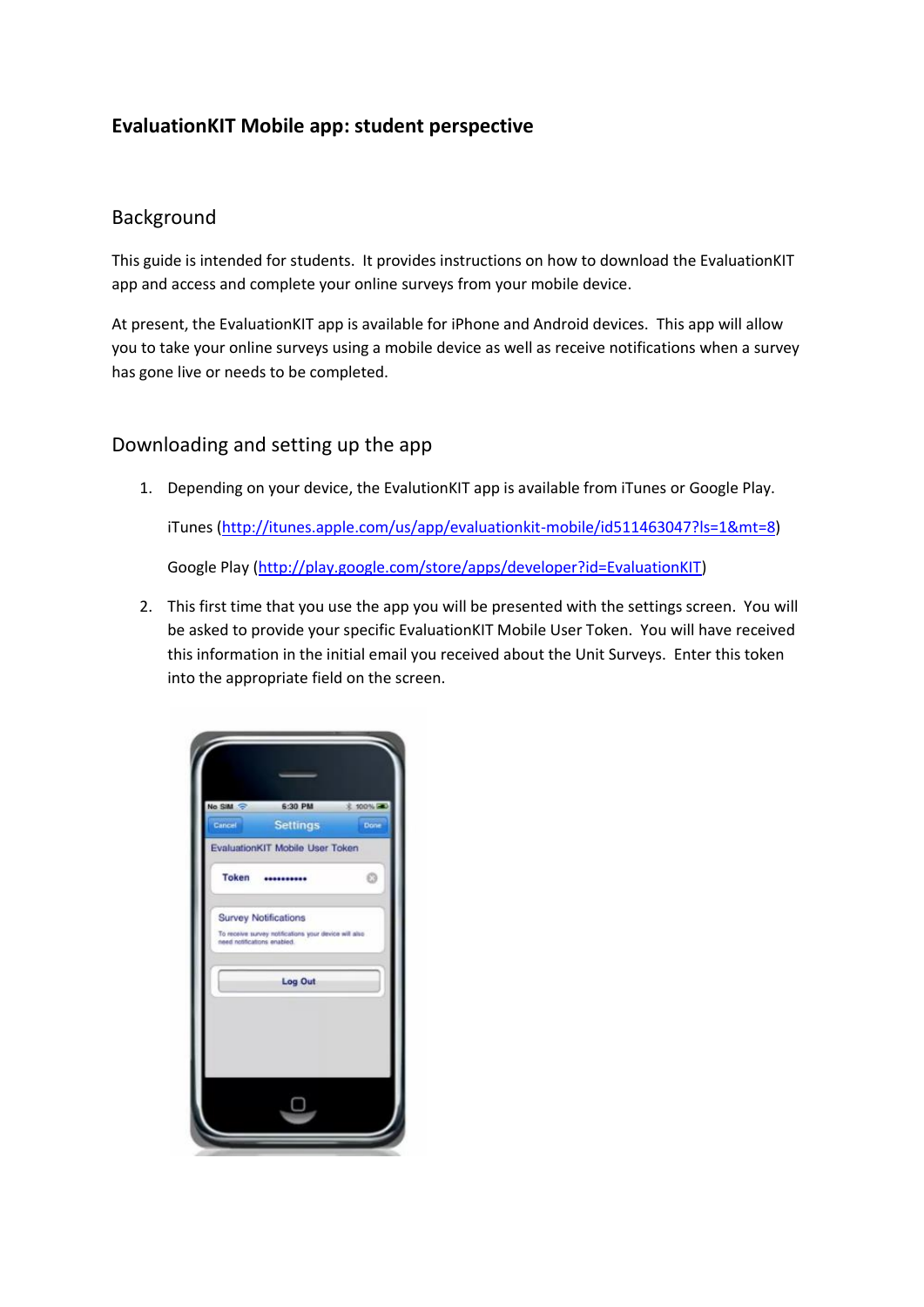If you also want to receive notifications from EvaluationKIT in regards to Unit Surveys, you will need to make sure that the notifications have been enabled on your phone.

3. After entering your token, you will be taken to the home screen. This screen shows all of your course unit surveys. It displays the course unit titles, the lecturer(s) and the status of the survey (i.e. whether you have submitted or not submitted it yet).



4. Select an available survey (i.e. Not Submitted) and begin taking the survey.